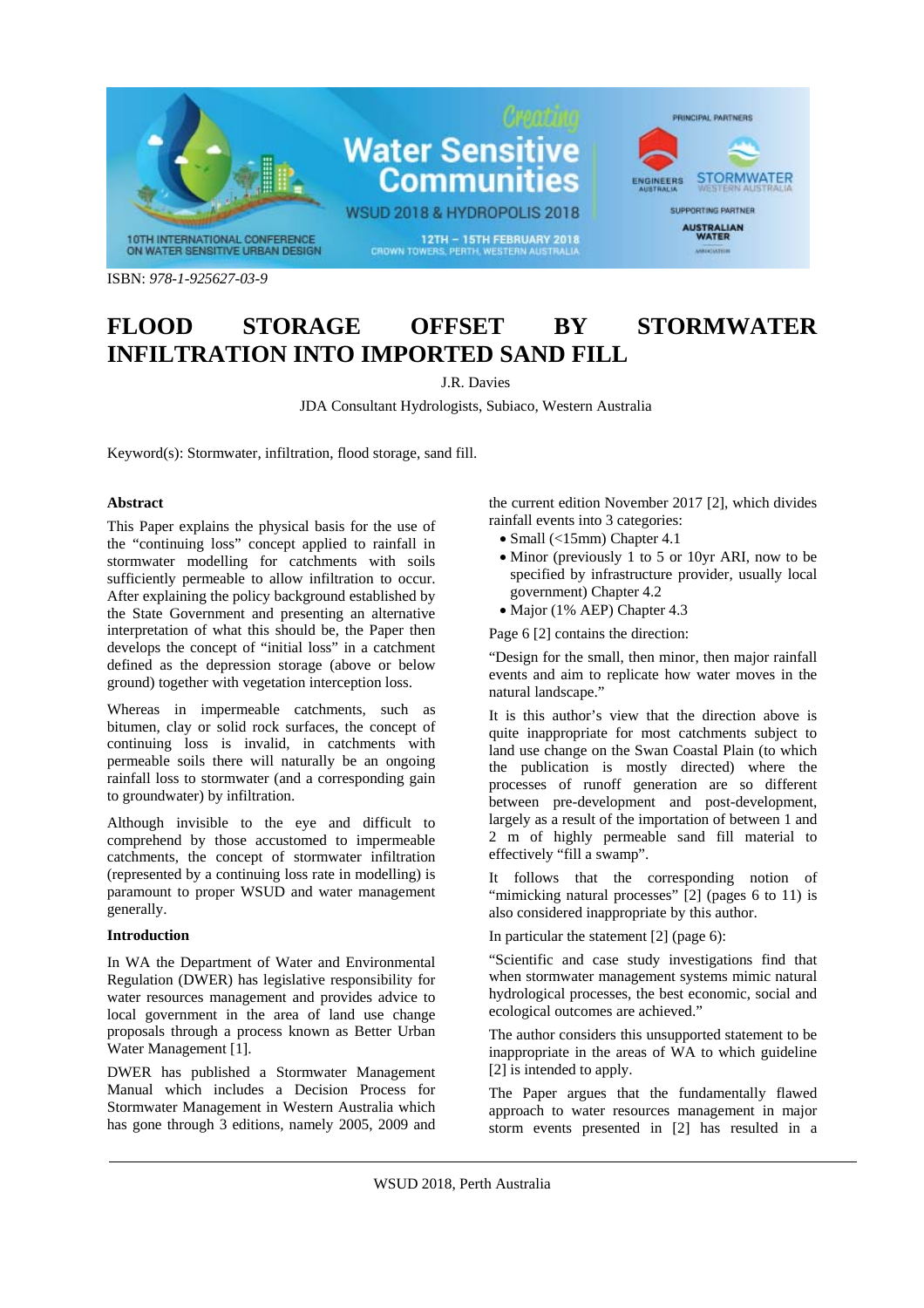

reluctance of the authorities to accept infiltration of stormwater into the imported sand fill as a viable, indeed unavoidable, consequence of land use change.

With respect to major rainfall events [2] states:

- "Maintain the 1% AEP pre-development flood regime (flood level, peak flow rates and storage volumes) for catchments that do not have a published catchment plan. Alteration to the predevelopment flood regime dependents (sic) on the constraints of the catchment and the receiving environment. Any proposed alterations to the flood regime will require assessment and/or modelling of the capacity of the entire system and the cumulative impacts from the change, to the satisfaction of DWER and other relevant agencies.
- Safely convey the critical 1% event flow through natural water bodies and constructed stormwater conveyance systems (e.g. providing overland flow from lots to road reserves; overland flow along roads and road reserves; public open space detention and conveyance systems; and living streams)."

The above dot points do not allow for infiltration of stormwater in major rainfall events into the imported sand fill as described earlier in this Paper. Such infiltration is termed in WA retention of stormwater, as opposed to detention where water is temporarily stored but later released.

In direct contrast to the above policy statements the vast majority of land use change on the Swan Coastal Plain has in fact occurred through the very process of infiltration of both small, minor and major rainfall events into sandy soils.

In summary the Report [2] proposes infiltration for small rainfall events but not for minor or major events. In reality the infiltration process does not recognize these artificial distinctions between small, minor and major storm events but rather occurs as a continuum depending on the physical processes of the soil water environment.

The argument is distilled in this Paper to the view that [2] denies that flood storage can be offset by stormwater infiltration into natural or imported sandy soils.

#### **Author's Experience**

Tables 1 to 4 below present the author's experience with flood storage offset of stormwater infiltration into natural or imported sand fill over a range of geographical settings since 1995.

The lack of peer reviewed journal articles on infiltration of major rainfall events into imported sand fill on the Swan Coastal Plain of Western Australia is due to the historic acceptance of infiltration as a legitimate process of stormwater management by DWER and predecessor Department of Water until recent months when an apparent change of attitude and direction has been perceived by the author at officer level although it has not yet been built into any substantive policy directive by DWER.

**Table 1. Selected JDA Reports to WA Local Government on Major Storm Runoff Infiltration** 

| Year | Client                            | <b>Report Title</b>                                                                         |
|------|-----------------------------------|---------------------------------------------------------------------------------------------|
| 2017 | City of<br>Nedlands for<br>WESROC | <b>Enhanced Stormwater Infiltration</b><br>Project Plan                                     |
| 2016 | City of<br><b>Nedlands</b>        | Nedlands Drainage Catchment NE 37<br>Review                                                 |
| 2010 | City of<br>Wanneroo               | Wangara Industrial Estate - Stormwater<br>Catchment Study                                   |
| 2009 | City of<br>Stirling               | <b>ECU</b> Churchlands Infiltration Basin<br>Analysis                                       |
| 2007 | City of<br>Stirling               | Sump Undergrounding Suitability Study                                                       |
| 2007 | City of<br>Stirling               | Millet Selina Community Park -<br>Undergrounding of Compensating Basin                      |
| 2004 | City of<br>Wanneroo               | Savona Grove Overflow Drainage Sump<br>Investigation                                        |
| 2004 | City of<br>Fremantle              | Annie St & O'Hara St Sumps,<br>Beaconsfield - Infiltration Modelling                        |
| 2004 | City of<br>Fremantle              | City of Fremantle Sump Infiltration<br>Testing                                              |
| 2002 | City of<br>Wanneroo               | Review of City of Wanneroo Design<br>Guidelines for Infiltration Basins<br>(Drainage Sumps) |
| 2002 | City of<br>Subiaco for<br>WESROC  | Regional Strategy for Management of<br><b>Stormwater Quality</b>                            |
| 2001 | City of<br>Wanneroo               | <b>Quinns Rocks Stormwater Drainage</b><br>Catchment Study                                  |
| 1995 | City of<br>Melville               | McGregor Road Sump Redesign                                                                 |

Note: The local authorities listed are primarily in areas with suitable natural soils for infiltrations. In local authorities with unsuitable natural soils, JDA reports are generally produced for land developers.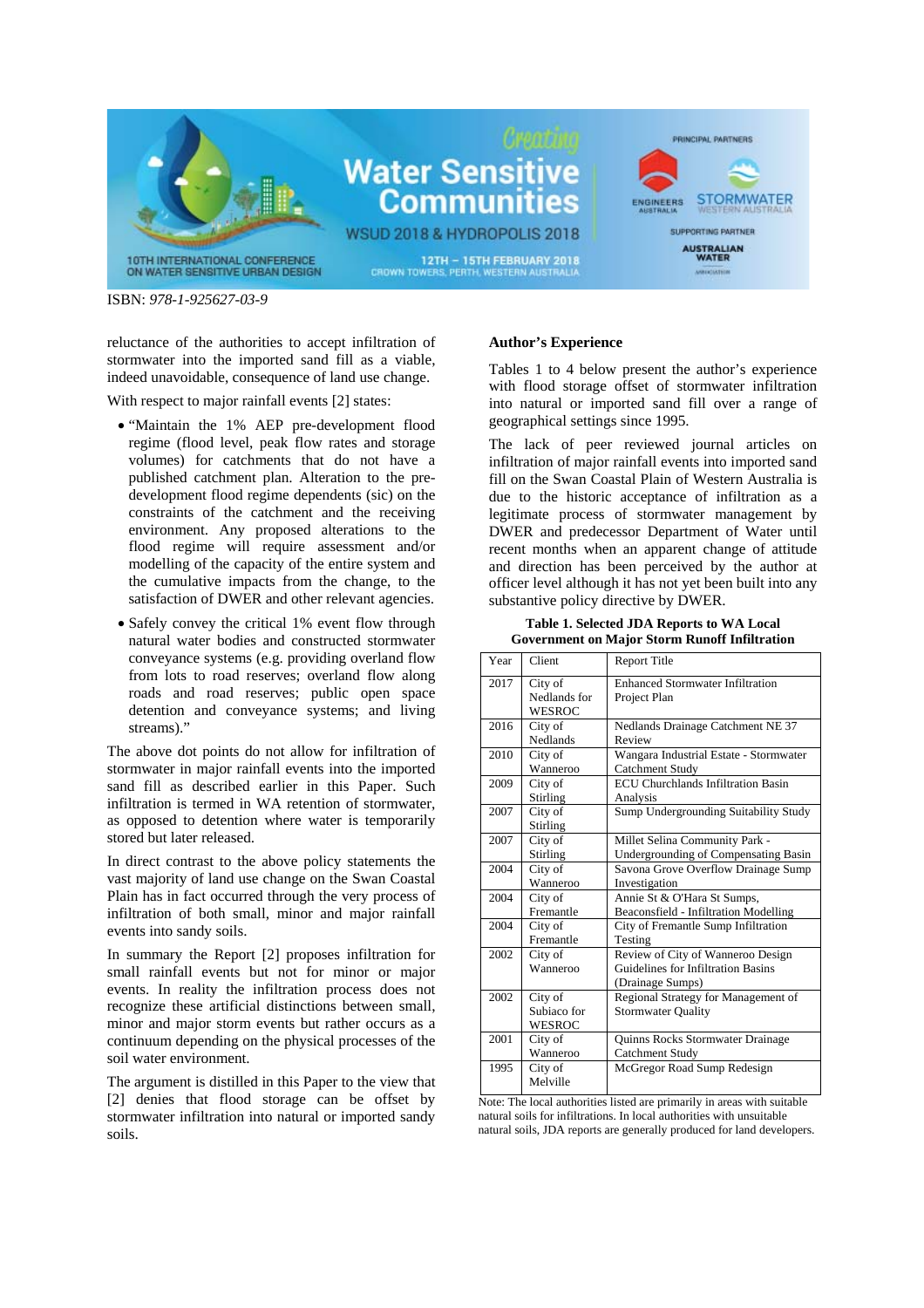

#### **Table 2. JDA Staff Publications on Major Storm Runoff Infiltration**

| Year | Reference                                                                                                                                                                                                                                                                                                                                           |  |  |
|------|-----------------------------------------------------------------------------------------------------------------------------------------------------------------------------------------------------------------------------------------------------------------------------------------------------------------------------------------------------|--|--|
| 2016 | DAVIES, J.R., ROGERS, A.R., BARNETT, J.C. (2016)<br>How Many Holes Does One Soakwell Need? Institute of<br>Public Works Engineering Australasia (IPWEA) State<br>Conference Perth, March 2016                                                                                                                                                       |  |  |
| 2014 | SERAFINI, G., DAVIES, J.R., ROGERS, A.R. (2014)<br>Perched Water Table Mounding Between Subsoil Drains in<br>Sand Fill for Urban Development. Engineers Australia<br>Hydrology and Water Resources Conference Perth,<br>February 2014                                                                                                               |  |  |
| 2013 | DAVIES, J.R. (2013) Review of Paper titled "An Efficient<br>and Sustainable Stormwater Management Approach to<br>Infill Development" presented by Markus Botte, Dumal<br>Kannangara and Amitha Tennakoon at the 2012 IPWEA<br>State Conference. Institute of Public Works<br>WA<br>Engineering Australia (WA) Annual State Conference<br>March 2013 |  |  |
| 2012 | DAVIES, J.R., ROGERS A., SERAFINI, G. (2012)<br>Perched Water Table Mounding Between Subsoil Drains in<br>Sand Fill over Guildford Formation. Institute of Public<br>Engineering Australia (WA) Annual<br>Works<br><b>State</b><br>Conference March 2012                                                                                            |  |  |
| 2012 | DAVIES,<br>ROGERS.<br>A.,<br>J.R.<br>(2012)<br>Stormwater<br>by Infiltration - Soil<br>Harvesting<br>and<br>Groundwater<br>Institute<br>Limitations.<br>of<br>Public<br>Works<br>Engineering<br>Australia (WA) Annual State Conference March 2012                                                                                                   |  |  |
| 2007 | DAVIES, J.R. & ROGERS, A. (2007) Infiltration Basins:<br>Application to W.A. Basins of a French Procedure for<br>Assessment.<br>Institute<br>of Public Works<br>Infiltration<br>Engineering Australia (WA) State Conference, Perth,<br>March 2007                                                                                                   |  |  |
| 2005 | MARTENS, S., DAVIES, J.R., O'DONNELL, M. (2005)<br>Monitoring for Total Water Cycle Management: The<br>WESROC Experience. Institute<br>of Public Works<br>Engineering Australia (WA) State Conference, March 2005                                                                                                                                   |  |  |
| 1998 | DAVIES, J.R., SCHOLZ, J. & PIERCE, D. (1998)<br>Infiltration Opportunities. 3 <sup>rd</sup> SIA Regional Conference on<br>Stormwater Management, Stormwater - Keeping it Clean,<br>Perth, Oct 1998                                                                                                                                                  |  |  |
| 1997 | DAVIES, J.R. & VAN HALL, S. (1997) Design of<br>stormwater infiltration basins with shallow water tables-<br>Comparisons of models - MODRET and PCSUMP.<br>Institution of Engineers Australia, Hydrology and Water<br>Resources Symposium, New Zealand, Nov 1997                                                                                    |  |  |
| 1996 | DAVIES, J.R., DAVIES, P.K., ROBINSON, J.S. & SIM,<br>D. (1996) Design of infiltration basins, swales and trenches.<br>13 <sup>th</sup> Annual State Municipal Engineering Conference, Perth<br>Local Government Infrastructure, March 1996 <sup>1</sup>                                                                                             |  |  |

1. Winner of Best Paper Award

#### **Table 3. JDA Software for Major Storm Event Infiltration**

| Year         | Item                                                                                                                                                                                                                                                               |
|--------------|--------------------------------------------------------------------------------------------------------------------------------------------------------------------------------------------------------------------------------------------------------------------|
| 1995         | Development of inhouse model for design<br>of infiltration basins with deep water table -<br><b>INFIL</b>                                                                                                                                                          |
| 2000 Onwards | Application of commercially available<br>MODRET model for shallow water table<br>case                                                                                                                                                                              |
| 1995 Onwards | Review of commercially available<br>PCSUMP software for deep and shallow<br>water table and clogged base cases                                                                                                                                                     |
| 2018 Current | JDA developing next version of PCSUMP<br>incorporating:<br>ARR 2016 Rainfall IFD and temporal<br>patterns<br>Swale Option calibrated to monitored site<br>Revised algorithms for both deep and<br>shallow water table cases from INFIL and<br><b>MODRET</b> models |

#### **Table 4. JDA Experiments on Hydraulic Conductivity and Infiltration Rates**

| Year | Client             | <b>Report Title</b>               |
|------|--------------------|-----------------------------------|
| 2017 | <b>MRWA</b>        | Measurement of Infiltration       |
|      |                    | Rates into Swale. Reid            |
|      |                    | Hwy, City of Swan                 |
| 2015 | Tunnelwell         | Measurement of Infiltration       |
|      |                    | Rates into Tunnelwell             |
|      |                    | Infiltration Device<br>at.        |
|      |                    | Harrisdale Green, City<br>οf      |
|      |                    | Armadale                          |
| 2016 | Cedar Woods        | Measurement of Infiltration       |
|      | Properties Limited | Rates into Soakwells<br><b>at</b> |
|      |                    | Harrisdale Green, City<br>οf      |
|      |                    | Armadale                          |
| 2015 | Cedar Woods        | Rainfall Runoff Testing at        |
|      | Properties Limited | Rivergums, Baldivis, City         |
|      |                    | of Rockingham                     |

The author looks forward to constructive dialogue regarding the efficacy of sub-storage offset by stormwater infiltration into imported sand fill in Western Australia in the context of historically accepted practice.